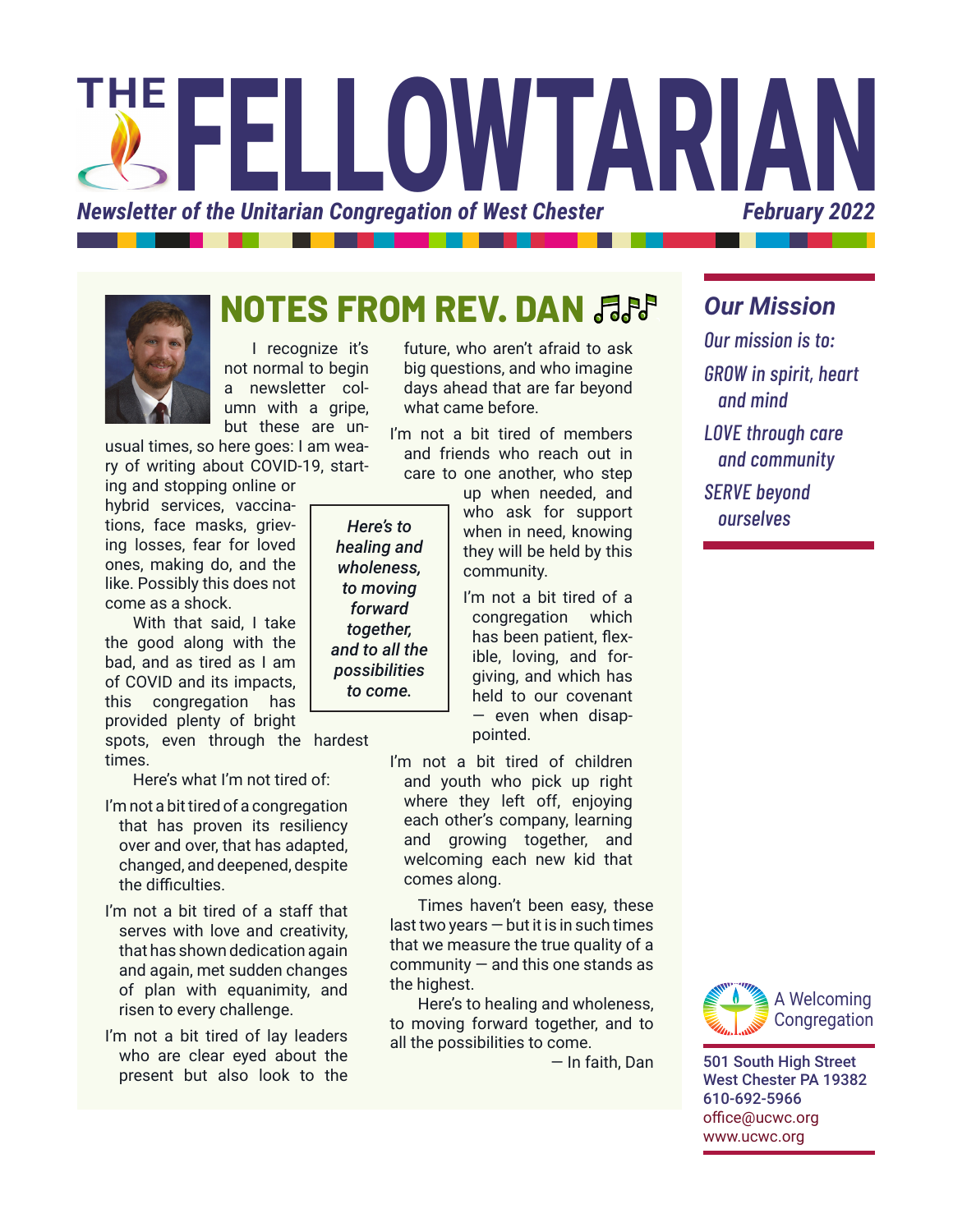# **Sunday Services**



*We gather, aspiring to be a thriving, caring, and welcoming community that supports each person's spiritual journey, embraces diversity, challenges us to live responsibly, and is a catalyst for a just and compassionate world.*

#### Feb 6 10 am SPRIGS OF HOPE Rev. Dan Schatz

In deepest winter, sometimes it's hard to see our way to Spring. But Groundhog Day is when things begin to turn around.

#### Feb 13 10 am LOVE SONGS Rev. Dan Schatz Miriam Davidson and UCWC Musicians

On this Valentine's Weekend, we celebrate the many kinds of love in a special service of songs, readings, and reflection. (Please note – the Feast of Decadent Chocolate has been postponed until March 6.)

#### Feb 20 10 am WHY IS THERE SOMETHING Rev. Dave Hunter RATHER THAN NOTHING?

Is this the Ultimate Question or simply a pointless diversion? What would the "nothing" alternative look like? Have the theologians or the cosmologists come up with any good answers? Will this forever remain an unanswered and unanswerable question? Rev. Dave will share his thoughts.

Rev. Dave Hunter and his wife, the Rev. Kerry Mueller, are officially retired Unitarian Universalist ministers, now serving as co-consulting ministers for the UU Fellowship of Pottstown. Dave and Kerry live at White Horse Village, a retirement community adjacent to Ridley Creek State Park. Dave is a graduate of Princeton University, the Harvard Law School, and Wesley Theological Seminary; he was an attorney at the Department of Justice, in the Voting Section of the Civil Rights Division, from 1975 to 2000.

#### Feb 27 10 am CHOICE AND A Rev. Dan Schatz CULTURE OF LOVE

At a time when reproductive rights are under threat, what is our calling as Unitarian Universalists?

## **Small Group Ministry**

During the epidemic, our Small Group Ministries are meeting by Zoom. Small Group Ministry is a way to gather with other Unitarian Universalists twice a month for community, conversation, and connection.

Each session is organized around a theme and includes a chalice lighting, readings, and questions to spark discussion. Groups are led by trained facilitators who meet regularly with Rev. Dan.

Currently, our congregation has five groups which meet at different times and places. If you are interested in joining a group, please contact email: [SGM](mailto:sgm@ucwc.org?subject=UCWC%20Small%20Group%20Ministry).

#### **Note About Services**

As COVID numbers shift, we continue to adjust, and will return to hybrid services as soon as it is reasonably safe to do so. Please look for updates on Sunday plans in your email or check the website.

#### **Minister's Office Hours**

During the current COVID surge, office hours are changeable. Rev. Dan is available for appointments on Mondays, Tuesdays, and Wednesdays. He can be reached at email: [minister](mailto:minister@ucwc.org) or by cell phone.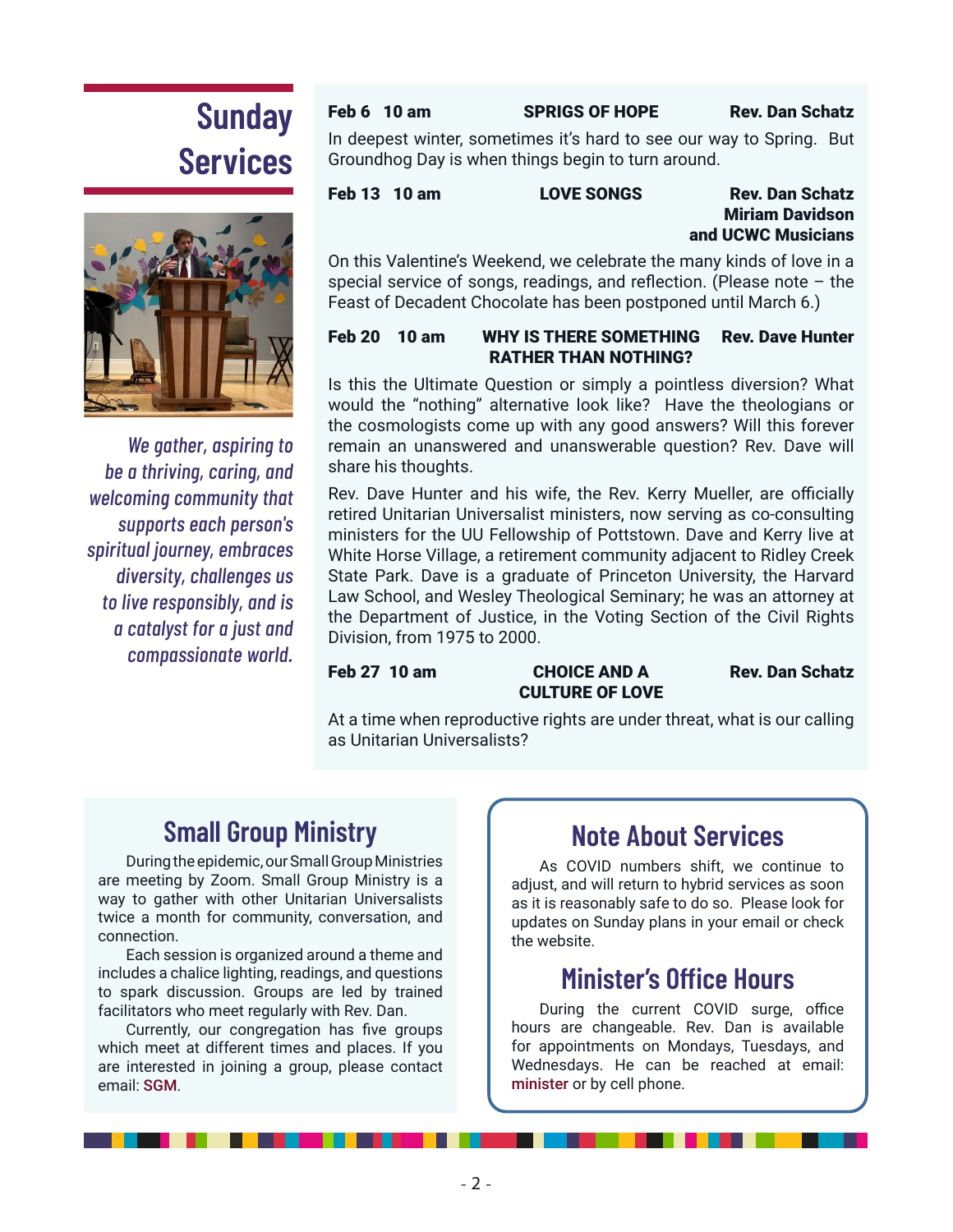#### **From the President**

I've been thinking a lot lately about what it's like to be a "leader" of a community of Unitarian Universalists. We UUs are proudly independent-minded bunch. We don't do something just because someone in authority tells us to do



so. When I was on the board of my UU fellowship in Alaska, I often said that (trying) to lead UUs was like herding cats. In a twist on a famous Will Rogers quote, I've been known to say, "I'm not a member of any organized religion - I'm a Unitarian."

I've come to see that being a UU leader does not mean pushing for a particular outcome. Instead, it means getting people to engage thoughtfully on necessary questions or challenges and to seek a constructive agreement on a solution or path forward. In short, get the wisdom of the group and ensure appropriate follow-through.

As a UCWC leader, I realize we mean many things to many different people. We are a soft place to land, a refuge amid a world of turmoil. We offer solace for grief and support for those facing unfair treatment from society or government. Here, we can recharge and renew our spirits, explore stimulating questions of faith and meaning, and find fellow allies in working for social justice.

Our mission – grow in spirit, heart and mind; love through care and community; serve beyond ourselves  $-$  covers a wide range of possibilities. Pursuing that mission means we each have a role beyond what UCWC does for us as individuals. We pledge our financial contributions  $-$  they form the bedrock for everything we do. We give service in the myriad of ways needed to keep our community thriving. We reach out to fellow members and others who need support. We strive to be informed, engaged citizens and put our UU values into wider action.

We are entering stewardship season, and recruitment will begin for positions that are elected at our annual meeting in June (Board of Trustees and Nominating Committee). Our hospitality and membership efforts need new energy  $-$  dare I say, leadership. Each of us is at a different stage of life and has a different capacity to contribute. Please consider how you may grow by serving  $-$  in those roles or others. It will enrich your experience with us and help all of us grow stronger together.

*Pursuing our mission means we each have a role beyond what UCWC does for us as individuals.* 

— Matt Zencey

#### **Are You Thinking About Membership?**

If you are new to our congregation or have been around for a while and are considering membership, Rev. Dan would love to connect with you. He can be reached at email: [minister](mailto:minister@ucwc.org). In addition, please look for these programs coming up in March and April (exact dates to be announced). You can also let the organizers know in advance that you are interested.

**Explorations.** Explorations is an opportunity for newcomers and longtime UUs to come together and talk about Unitarian Universalism, our own lives, our beliefs and spiritual practices. This 5 or 6 session, small group ministry based program will meet every two weeks in March and April. Topics covered include The UU Principles, Our Beliefs, and more. Contact email: [DLFD](mailto:dlfd@ucwc.org?subject=UCWC%20Explorations) to learn more.

Path to Membership. This single session class is a great way to learn more about our congregation and what membership is all about. Contact email: [minister](mailto:minister@ucwc.org?subject=UCWC%20Path%20to%20Membership) for more information.

**Unitarian Universalist History and Theologies.** This evening with Rev. Dan gives a broad overview of our history, theologies, and stories. For more information write to email: [minister](mailto:minister@ucwc.org?subject=UCWC%20Path%20to%20Membership).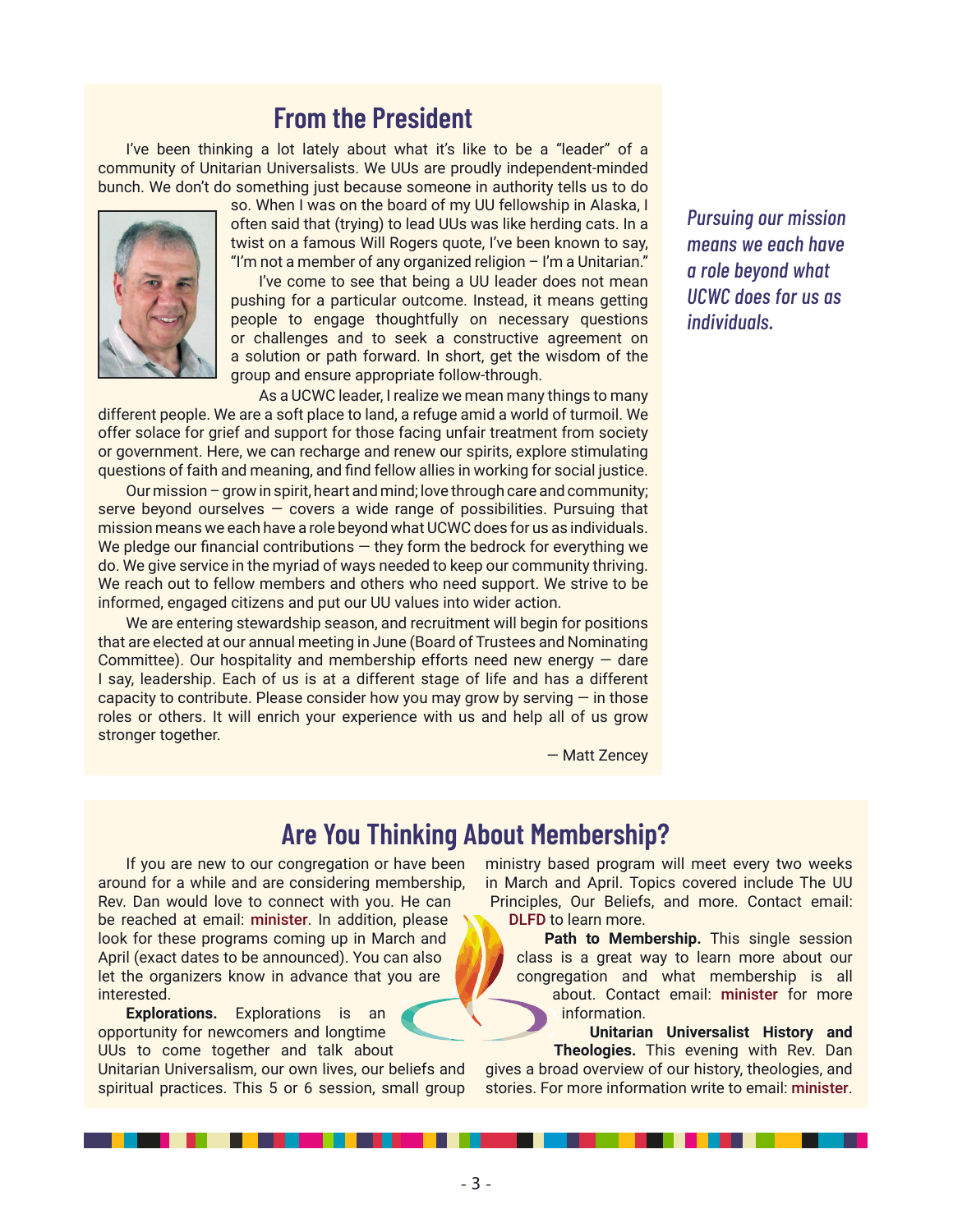# **Lifespan Faith Development**

*We are here at UCWC to offer you a shoulder, to stand side by side, and to hold you up.*

## **February Forecast for Religious Education**

Dear friends and families, thank you so much for your continued patience and flexibility as we adapt with the times throughout this year. We are watching the numbers from the Omicron variant closely, and we expect to be back to hybrid worship and RE classes sometime in February.

To help offset some of the uncertainty, we will plan for in-person RE in the afternoon on January 30 (to invite family pods to work on a service project) and February 13 (activity TBA). We hope to be back to our regular classes and RE rooms by February 27, but a definitive decision will be made closer to the date. Our OWL class will continue to meet every Sunday evening.

## **REflections: Religious Education Update**

Do you remember those little candy hearts everyone passes around on Valentines Day? You know, they're small, are in pastel colors, have cute messages printed on them, and kinda taste like chalk…I LOVE these candies! (Just not to eat…)

These candies use wonderfully witty, pithy statements to share our love with one another. And this isn't the mushy, romantic kind of love, but that of friendship. Honestly, anyone who gives you these candies in seriousness does not love you and your taste buds, but between friends they are passed with smiles and laughter as they create a bond between you.



I am a firm believer that you can taste love in food, and that might be the only thing keeping these candies in

circulation. With each bite you take in messages: someone loves you, you're cool, be mine, my friend, smile, hug me, so sweet, and countless more.

As we are still stuck and existing in this pandemic, with all its struggles, I wonder what messages we are putting into our bodies? If I had hearts for you, they would say be gentle, love you, take rest, breathe, laugh more, and self care.

Many of us have had a rough month with the ups and downs of the Omicron variant and its effects on the holidays, school, travel, work, and our physical/mental/emotional health. We are not here, at UCWC, to add to your stressors, but instead to offer you a shoulder, to stand side by side, and to hold you up. Sending love and positive energy! Be mine, UCWC.

— Cassie Lengel, Email: [DLFD](mailto:DLFD%40ucwc.org?subject=)



#### **Religious Education Service Project for Families**

Were you looking forward to our Martin Luther King Day of service? Were you sad that you had other commitments? Well good news! We're rescheduling.

All our RE families of children and youth ages five and up are invited to join us on January 30 from 1:00-2:30 pm, as we work together to write notes of gratitude and support to our healthcare workers and make blankets and scarves to fight the cold. Right now we are limiting this to only RE families for safety. Please RSVP to email: [DLFD](mailto:DLFD@ucwc.org?subject=Service%20Project) if you know you can attend, though walkins are welcome as well.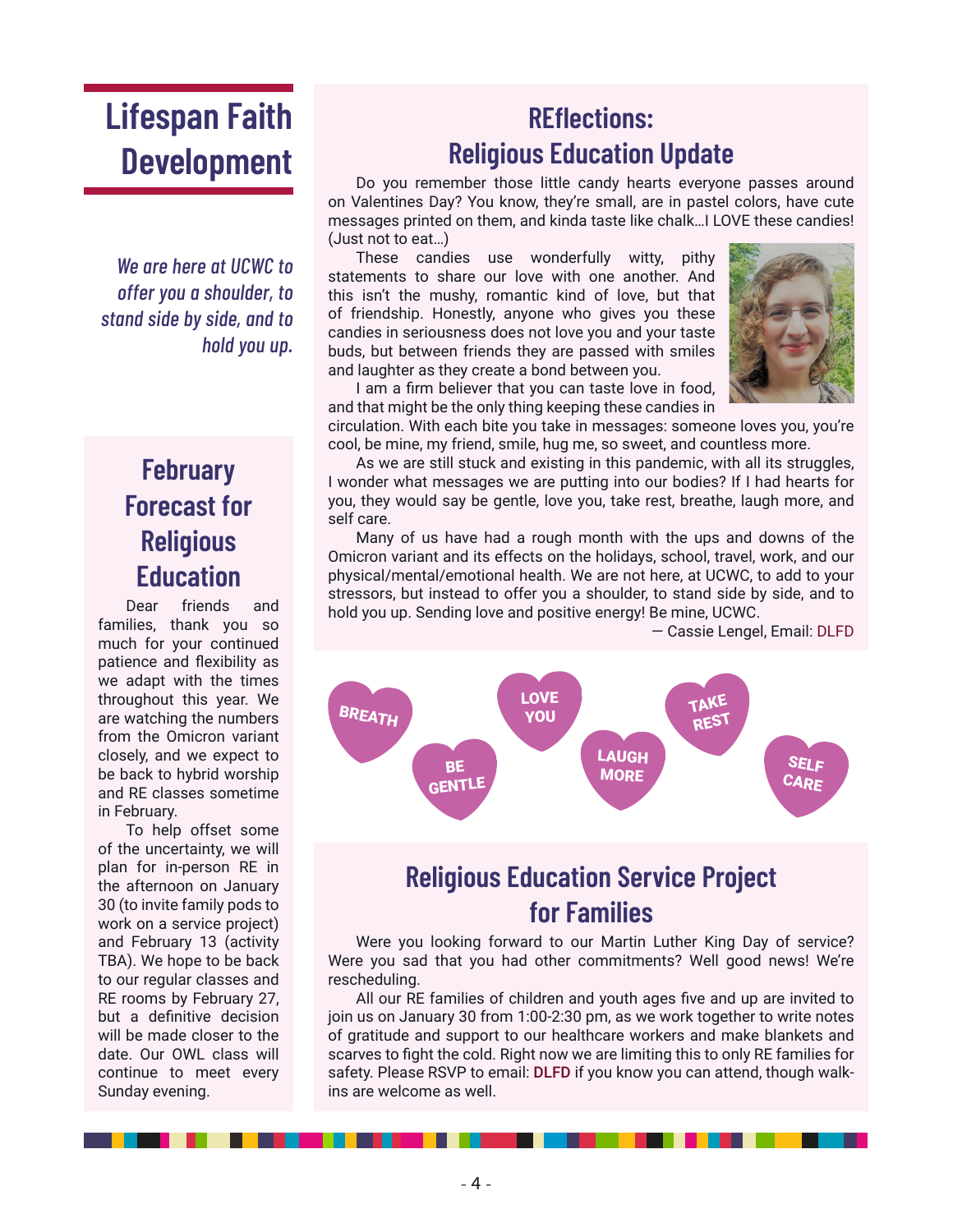

## **Wrapping Up "The Good Place"**

Join us for our final session of this adult RE discussion group based on "The Good Place." We have met for about a year working our way through the ethical quandaries in Seasons 1, 2, and 3, and we will wrap up with the final episodes of Season 3 on February 2.

RSVP to email: [Adult-RE](mailto:Adult-RE@ucwc.org?subject=Ethical%20Discussion%20Group) or join us on zoom. For any who could not join us or would like to finish the show, we can loan you the DVD copies to enjoy. Thanks for making this a great study together.

#### **Men's Group**

Who do you want to be when you grow up? Last month, we asked "'what' you want to be when you grow up" to start a conversation about life during retirement. Now, we wonder, 'who' do you want to be? Were you defined by your

> work? After you retired, did you have to redefine who you were? Did you want to? Did others redefine you? What is the difference between the work 'you' and the home 'you'?

We meet Tuesday, February 1. All men are welcome. The Zoom link will be sent out directly via email. If you are interested in participating but are not yet on the email distribution list, please reach out to Mark or Dirk at email: [mens](mailto:mens-group@ucwc.org?subject=Men)[group](mailto:mens-group@ucwc.org?subject=Men).

## **OWL Facilitator Training Opportunity**

Do you want to help us, as Unitarian Universalists, in our quest to teach healthy sexuality? Become a trained OWL facilitator. This is a great curriculum called "Our Whole Lives" developed by the UUA and UCC churches to teach a healthy relationship to your body and your sexuality at every age. Here at our congregation we offer this class to our eighth and ninth grade students every other year, so our next classes will be 2023-24.

After a long hiatus due to safety concerns from the pandemic, in person trainings are again being offered. This March there will be a training at Main Line Unitarian Church in Devon. Our region offers several trainings each year, but this one is particularly close to home for us. Sign up now, since spots are going quickly. Contact email: [DLFD](mailto:DLFD@ucwc.org?subject=OWL%20Facilitator%20Training) if you are interested or have any questions.

### **Join Us This Spring for "Explorations" A Program for Beginning and Deepening our UU Journeys**

Come one, come all, whether you're new to Unitarian Universalism or you've been with us for years, join "Explorations". This is a small-group-style program that is a great way to make some connections and deepen your relationships with others as you engage some guided readings and discussion questions together.

This program examines what it means to be a Unitarian Universalist through weekly topics that bring us together as we delve into our common faith and our individual experiences. Let's grow together our spiritual practices and make new friends. "Explorations" will begin in March. Details and dates will be announced soon in *Connections*.



### **Adult RE: An Exploration of World Religions**

This year we will meet each month to explore a different religion and how we engage it as UUs. This curriculum is based on Stephen Prothero's book *God is Not One: The Eight Rival Religions That Run the World* and the podcast "Interfaith Voices." RSVP to email: [Adult-RE](mailto:Adult-RE@ucwc.org?subject=Adult%20RE%20-%20World%20Religions) for our next session as we continue learning about Confucianism on February 15 at 7 pm, via Zoom.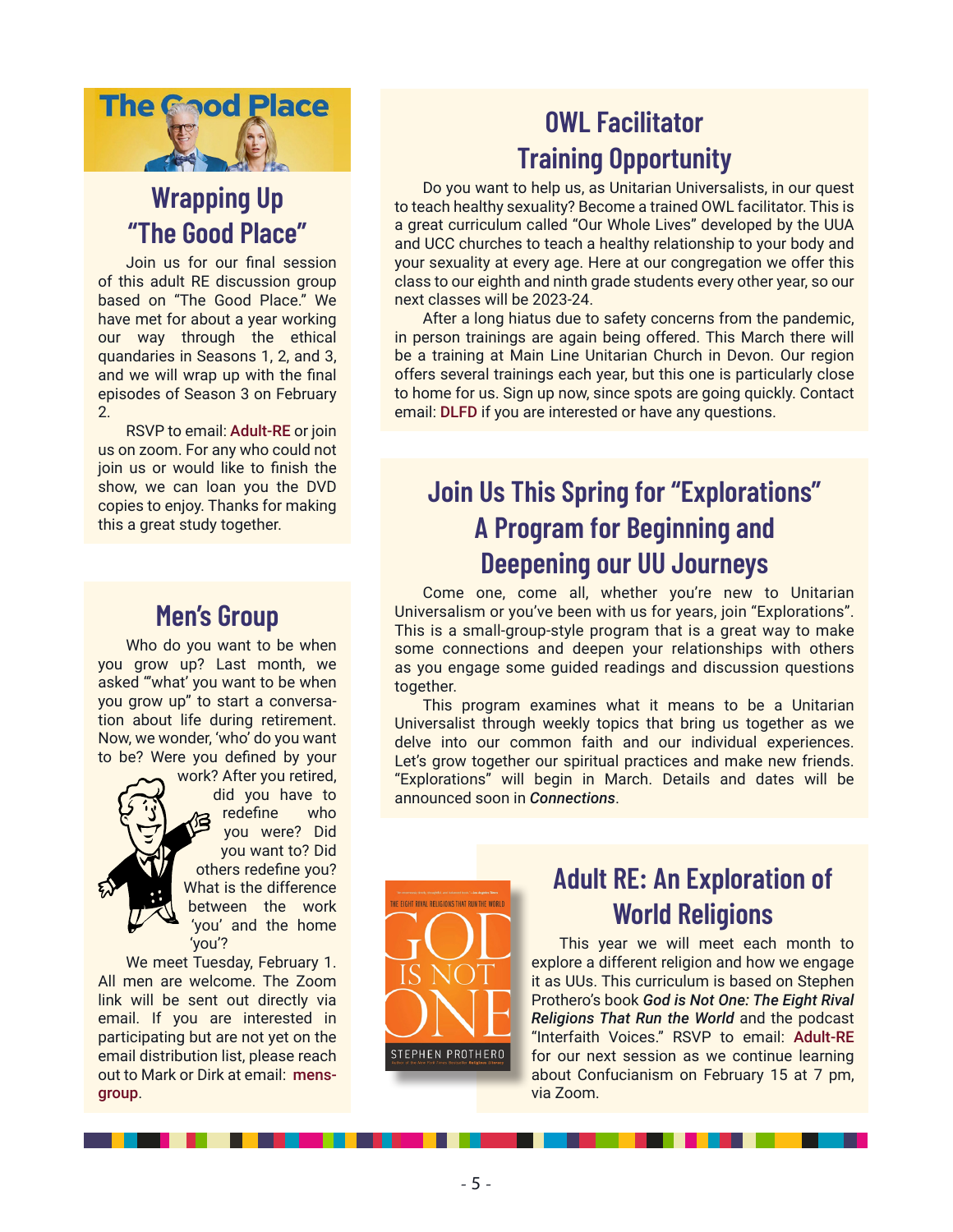# **Stones in the Wall: Social Justice**

*Each event, each action is another stone in the wall of social justice.*

#### **UUSC Update**

I invite you to look at the UUSC webpage where it features an article about Haiti, "[Grassroots Groups Are](https://www.uusc.org/grassroots-groups-are-pivotal-to-haiti-recovery/)  [Pivotal to Haiti Recovery](https://www.uusc.org/grassroots-groups-are-pivotal-to-haiti-recovery/)". Haiti has endured an earthquake in 2010, followed by another in 2021, when they weren't fully recovered from the previous one. So many people live in such poverty, getting clean water to drink is a dire and most basic need and

unmet for many. The president was assassinated a month before the most recent earthquake. How can you muster up hope?

And yet, UUSC does and offers their support. Not just now, but they have for years. Your support to UUSC now and over the years means you have supported the people of Haiti too. In 2016 I visited Haiti on a service trip sponsored by the Unitarian Universalist College of Social Justice (UUCSJ), in collaboration with UUSC. Staying in a hostel, seeing the work of local groups who UUSC supports to help the community, getting to know Haitians we met changed some of the focus of my life. You're invited to also help by joining UUSC with whatever donation you can make. Thanks so much.

— Charlot Barker

#### **Criminal Justice Reform**

There is no Criminal Justice Reform Zoom program this month. We fervently hope you will find time to do one or more of the following:

- Take three minutes to watch [this video](https://www.youtube.com/watch?v=M3XGQd4i5zM), which examines the criminal justice system from an ethical perspective.
- Visit [this website](https://famm.org/our-work/states-where-we-are-working/pennsylvania/) to learn how you can advocate for the sentencing reforms so



badly needed here in Pennsylvania.

Contact us at email: [criminal-justice](mailto:criminal-justice@ucwc.org) to learn about the UU Church of the Larger Fellowship's program promoting postal mail correspondence (being a "penpal") with UU's currently incarcerated here in the United States. If you prefer, you can learn about this yourself at [Worthy Now](https://worthynow.org/) and explore the "Deepen and Connect" section there. The pen pal program is one of several projects within Worthy Now.

 The monthly team planning meeting is on Tuesday, February 1, at 4:30 pm. The Zoom link will be on the UCWC.org Zoom links page.

### **Calling All Social Justice Warriors and Supporters**

UUJusticePA is the statewide organization that advocates in Harrisburg for social justice causes that UU's care

about. From climate change to criminal justice reform and economic justice; from the proliferation of gun violence



to attacks on women's reproductive health and attacks on our very democracy, UU social justice work is needed now as much as any time in recent memory.

UUJusticePA is starting the new year afresh, looking for supporters and participants. To learn more about our work, please check out our updated website: [UUJusticePA.org](https://uujusticepa.org/). And please consider learning about the issues and participating in monthly Zoom calls and calls to action.

Membership is \$40 per calendar year. To add your financial support to UUJusticePA, click [here](https://uujusticepa.salsalabs.org/eoyfundraiserdonationsform).

Thank you in advance for your consideration. Our world needs the voices and conscience of UU's now more than ever.

— Sincerely, Tom Buglio, UUJusticePA Liaison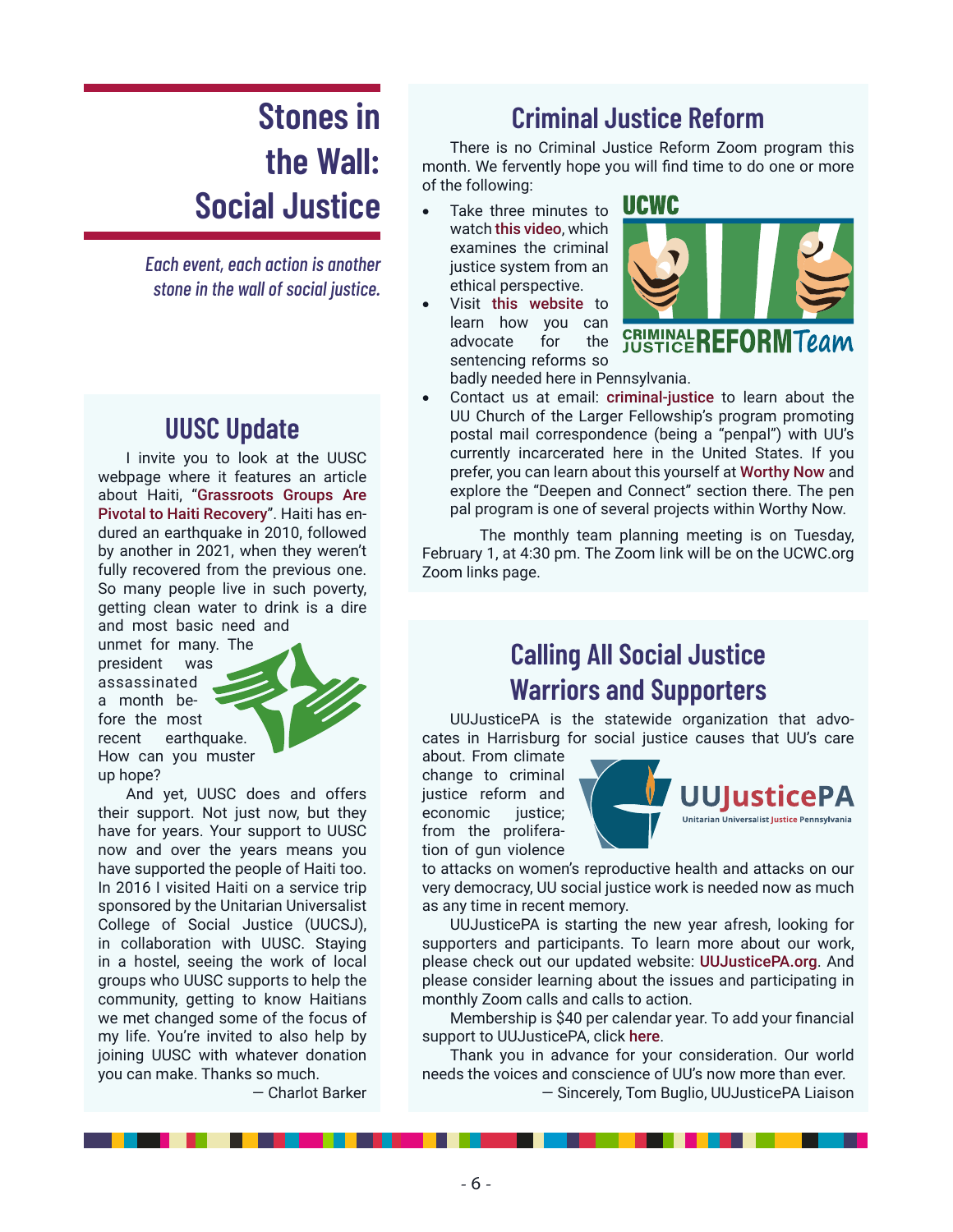#### **First Sunday Food Collection**

In this time of social distancing, we are not collecting food on the first Sunday of each month. However, as always, you can still make a financial donation — with no personal contact on your part.

We will buy grocery store gift cards and give them to the Food Cupboard.

Please make your check out to "**UCWC**" and write "**Food Cupboard**" in the memo line. Mail your check to:



Unitarian Congregation of West Chester 501 South High Street West Chester, PA 19382

You can also donate to the Food Cupboard on the UCWC donation web page  $-$  click [here](https://www.eservicepayments.com/cgi-bin/Vanco_ver3.vps?appver3=Fi1giPL8kwX_Oe1AO50jRj0MjRUQxia6cKrDTyyikzpUURu6t8jlt9eqL6q2Eewtk0PpduXvnt8gXUeZjQYbn0oiToseO_A9YCqwPg3oX8Y=) and select "**Grocery Cards for Food Cupboard**." Contact Cyndy Bullaughey, email: [grocery](mailto:grocery-program@ucwc.org?subject=UCWC%20Grocery%20Cards%20for%20the%20Food%20Cupboard)[program](mailto:grocery-program@ucwc.org?subject=UCWC%20Grocery%20Cards%20for%20the%20Food%20Cupboard), for more information.

The West Chester Food Cupboard commits to provide a variety of fresh and nonperishable healthy food items to people who reside in the West Chester school district…because no one should go hungry!

#### **Diversity Book Group Feb 13 7:00-8:30 pm Zoom**

*Miracle of Santa Anna by James McBride.* A little-known historic event late in World War

II is the inspiration for this universal tale of courage and redemption.

Risking their lives for a country that treats them with less respect than the enemy they are fighting, four Buffalo Soldiers from the Army's Negro 92nd Division, separated from their unit and behind enemy lines, discover



humanity in the small Tuscan village of St. Anna di Stazzema, in the peasants who shelter them, in the unspoken affection of an orphaned child, and a newfound faith in fellow man.

Even in the face of unspeakable tragedy, they  $-$  and we  $-$  learn to see the small miracles of life. Leader: Lorrie McKinley.

#### **Share-the-Plate Generosity**

The Social Justice Committee's Share-the-Plate program raises money to give to local non-profit organizations working to improve life for Chester County residents. We are pleased to announce the share-the-plate recipient for February 20 (third Sunday of the month), [LCH Health](https://lchcommunityhealth.org/) 

[and Community Services](https://lchcommunityhealth.org/).

LCH was founded as La Comunidad Hispana in 1973 by Kennett Square residents, clergy, and advocates as a bilingual social services agency to serve the primarily immigrant community



working in the local mushroom industry. Since then, it has continued to grow and evolve into a multifaceted Federally Qualified Health Center serving southern Chester County.

They provide healthcare to anyone, regardless of insurance status or ability to pay. Their healthcare services include primary care, pediatrics, women's health, dental care, and behavioral health care. In addition to healthcare, they provide free ESL classes, citizenship classes, and workforce development classes. Finally, they have a robust social assistance department, which provides a free legal clinic, assistance with public benefits, case management, and transportation. Although they receive federal funding, more than half of their annual budget relies on donations.

Please note the following as you prepare your donation:

- All checks should be payable to "UCWC".
- Checks with memo "All to charity" or similar go to the charity. Clearest is "All to LCH".
- Checks with memo "plate", "donation", "STP", or "share the plate" are split 50/50. Clearest is "STP 50/50".
- All other checks go 100% to UCWC, unless otherwise indicated.

Thank you for your generosity to December recipient, Safe Harbor, in the amount of \$1,330.